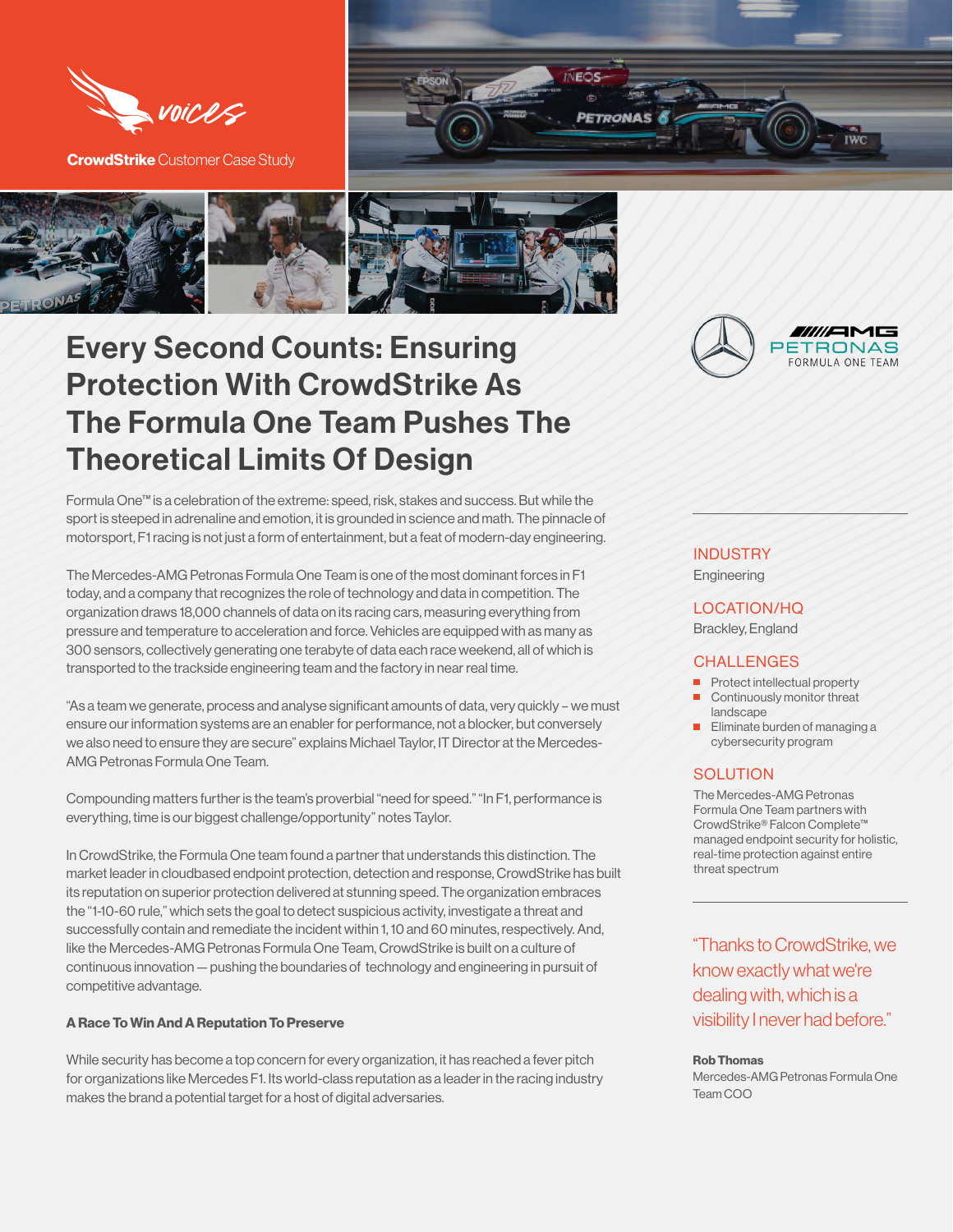

**CrowdStrike** Customer Case Study



"We're an immensely successful team in a global sport representing a prestigious brand – which naturally makes us a target, so security is of upmost importance" says Taylor.

This focus on security is a relatively recent phenomenon in the F1 world. In today's threat landscape, risk exists well beyond the closed course of the racetrack. The Team's intellectual property (IP) has implications in a number of industries, which means that the organization must take extra precautions to ensure the end-to-end security of its data and trade secrets.

Another challenge in the racing world is mobility. As part of a global sport, the team relocates almost weekly to participate in events in more than 20 countries each year. As such, the company doesn't just need to secure its on-site premises, such as its factory and home office, but also ensure that the on-the-ground team receives iron-clad protection no matter where it happens to be.

"The world is getting riskier and more dangerous," explains Rob Thomas, COO of the Mercedes-AMG Petronas Formula One Team. "Being aware of the risks and putting processes and systems in place to ensure our security is crucial to our success going forward."

#### **Staying Ahead With Intelligence From Around The World**

Like many CrowdStrike® clients, the Mercedes-AMG Petronas Formula One Team recognized that it needed outside assistance to develop and deploy an end-to-end security strategy. Taylor explained that part of the appeal of CrowdStrike was its business model. The CrowdStrike Threat Graph® is a proprietary security tool that collects high-fidelity telemetry from millions of endpoints around the globe, analyzing and indexing trillions of events per week for quick and efficient access. In this way, clients like the Mercedes F1 team don't only have the benefit of monitoring their own network for suspicious activity, but are also able to proactively identify and respond to threats detected by CrowdStrike on other client networks.

"By analysing the millions of data points generated by a vast and diverse customer base, often in real time, CrowdStrike are able to provide our team with a comprehensive and clear picture of exactly what is happening across the globe, 24/7. That's an essential ingredient in protecting us from issues long before they become a problem" explains Taylor.

CrowdStrike professionals also integrate with the client team seamlessly, acting as strategic advisors, watchdogs and an emergency response team all in one. According to Thomas, one of the most helpful aspects of the CrowdStrike relationship is the preparation of an intelligence report before each race. This document outlines the potential threats present at each event and what is being done proactively to neutralize them. It also includes specific recommendations for the team, such as what devices may not be safe to take to the venue or which should be switched off at certain times.

"Thanks to CrowdStrike, we know exactly what we're dealing with, which is a visibility I never had before," says Thomas. "That gives me a good deal of comfort."

Geoff Willis, Director of Commercial Engineering for the Mercedes-AMG Petronas Formula One Team, agrees: "At the end of the day, Mercedes F1 is fundamentally an engineering organization. We rely on our partners — in particular on CrowdStrike — to make sure that we have the cybersecurity that will ensure our success."

## RESULTS



Threat-hunting support team monitors security 24/7



Continuously, globally-sourced threat intelligence provides protection in the varying 20+ countries the team travels to each year



"We rely on our partners – in particular on CrowdStrike – to make sure that we have the cybersecurity that will ensure our success."

#### **Geoff Willis**

Mercedes-AMG Petronas Formula One Team, Director of Commercial Engineering